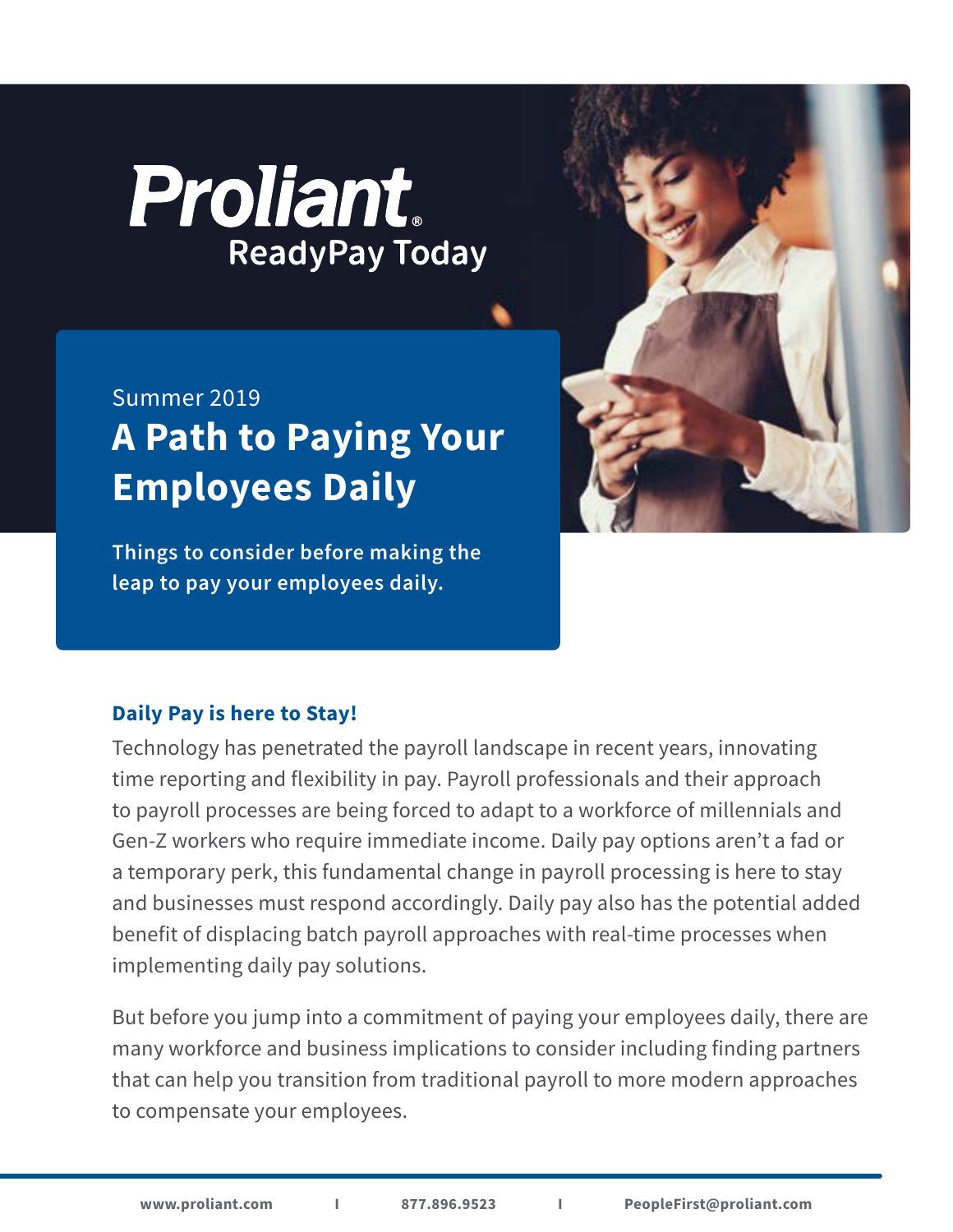

**60% of hourly employees can not afford an unplanned expense!**

Employees who require immediate income are part of the 78% of Americans who are living paycheck to paycheck and who are financially unprepared for an unexpected expense. They are often hourly employees in service-based industries such as healthcare, hospitality, quick service restaurants, retail or nursing. For these employees something unexpected, like car trouble and/or a medical emergency, means missing work causing them to lose that day's wages.

Today's diverse workforce is also heavily comprised of millennials and Gen-Z workers who are demanding a memorable experience from their employers because they see their friends getting paid daily from the likes of Uber and Lyft. Burdened with the weight of student loan debt, these generations are also facing an uphill battle when it comes to saving and reaching financial security.

# **Before you leap into setting up daily pay…**

It's always fun to offer something new to your employees such as daily pay options. However, there are a number of important workforce situations and business processes to consider before you jump in to this new way of delighting your employees.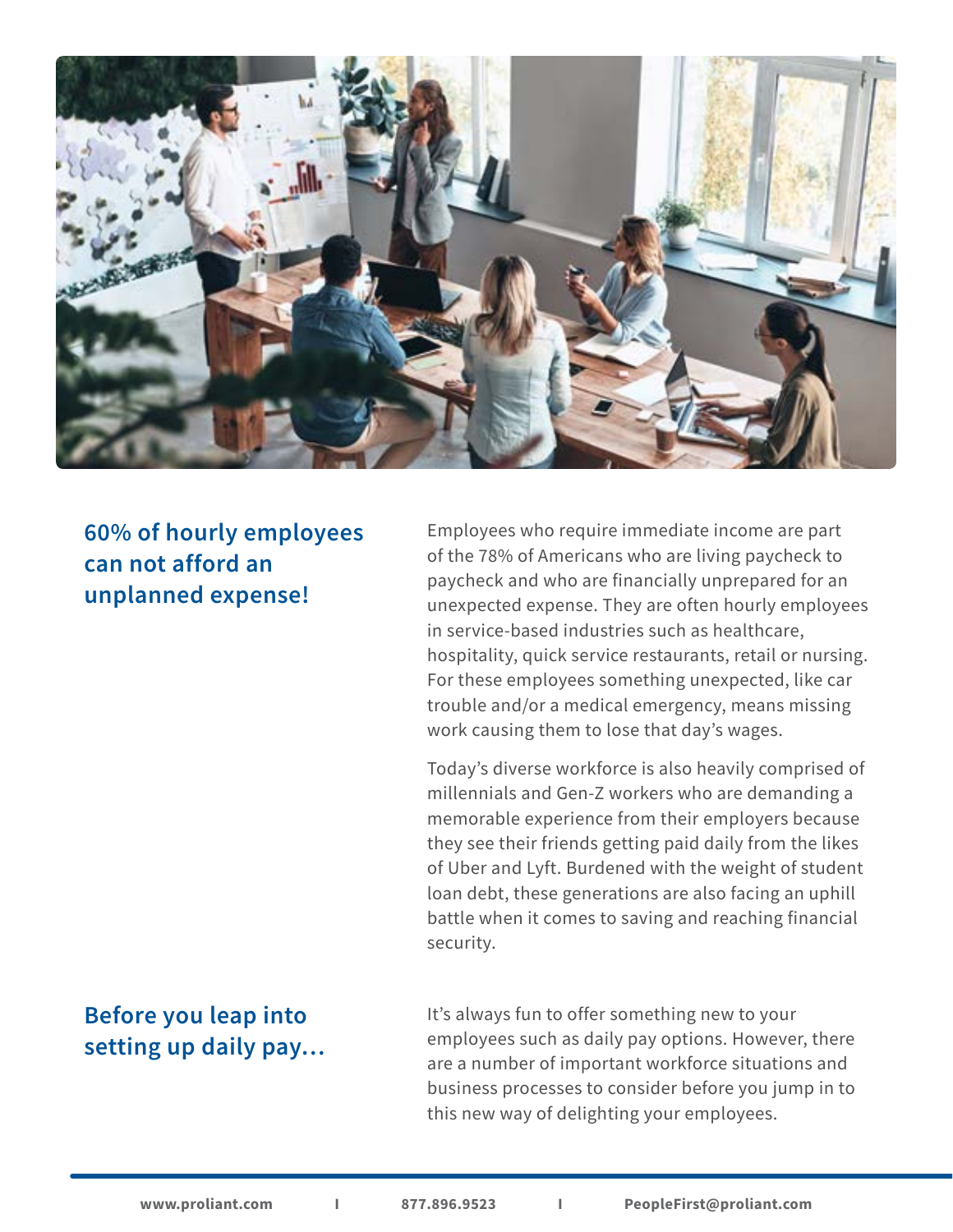# **Important Workforce Considerations**

#### • Would certain employees or independent contractors be eligible?

- How do I manage employee deductions?
- What if an hourly employee forgets to clock in or out?
- Would hourly employee time cards need to be approved daily prior to payment by a front-line manager?
- Would employees be able to adjust their time and would funds be retroactively adjusted for over or under payment?
- How would bonuses or one-time payments be administered?
- How do I handle garnishment administration?

#### • How do I manage cash flow and predict what I need and when?

- Are there changes to my payroll accrual processes?
- What are the tax implications?
- What do I do if/when minimum wage rises in my state?
- What happens if my company's cash position changes?
- Would a company be required to keep funds in a separate bank account strictly for payroll?
- How can I effectively limit my daily exposure?

Proliant has been helping companies with their HR and payroll processes for over 25 years. We give our 4000+ clients across the US all the tools they need to pay their people accurately, on time, and without risk from the IRS. Imagine a world where everything just works – tax filings, contractor payments, unlimited payroll runs, and more. That's the power of Proliant Payroll. Proliant has leveraged this deep knowledge of payroll to innovate on a daily pay product that will be the standard in the industry.

# **Important Business Process Considerations**

# **Look for a partner who knows Payroll**